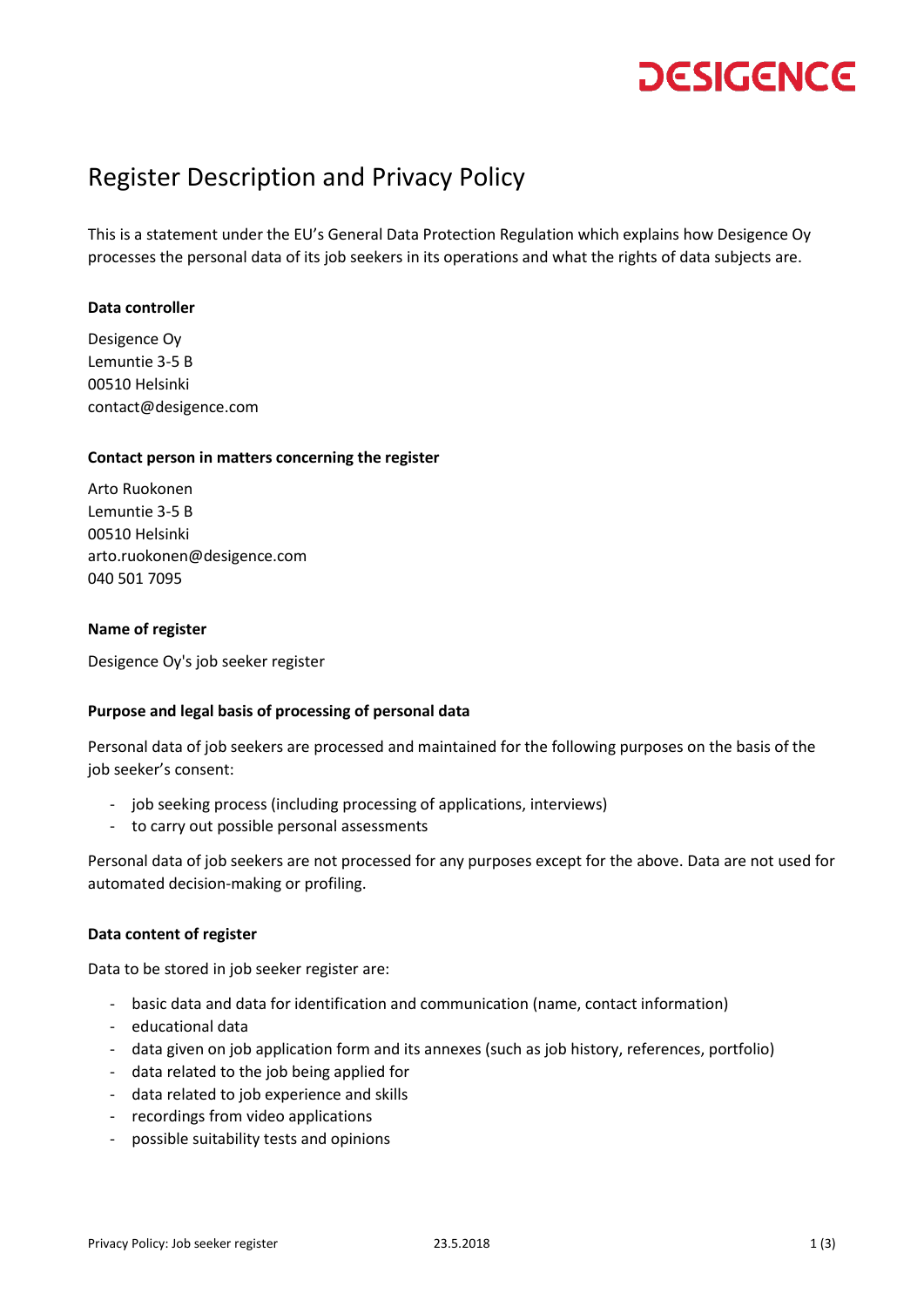# **DESIGENCE**

#### **Regular sources of data**

Data to be stored in a register are obtained from the job seeker, such as from job applications, by email, by telephone or from other circumstances in which the job seeker discloses his or her data.

#### **Retention periods of data**

Personal data are kept only for the period of time needed for carrying out the purposes of the data processing. After the time limit the data are removed entirely.

The time limit is:

- 1 month after receiving applications or after an unfavorable selection decision

#### **Regular disclosures of data**

Personal data are disclosed only to parties who are legally authorized to receive the data for a specified purpose. These parties include various authorities in a manner separately provided for by law.

Additionally Desigence may use reliable subcontractors in the processing of personal data (such as a partner who carries out suitability assessments or recruitment). In this case, we verify that the service provider takes appropriate security measures and makes sure that processing is in compliance with requirements of the General Data Protection Regulation.

#### **Transfer of data outside of the EU or EEA**

Personal data are not transferred outside of the EU/EEA.

#### **Principles of protecting the register**

Access to personal data, devices and services are limited to those people whose work requires it. Data are processed by people who have committed to maintain confidentiality.

If a service provider is used to process personal data, data protection legislation and otherwise proper processing of personal data is ensured by contractual arrangements.

Employees are provided with operational guidelines and training on processing of personal data. Compliance with the principles of personal data processing is monitored by means of internal auditing.

Desigence maintains a high level of security in internal networks. Server computers to be used for processing data and locked cabinets containing manual material are located in facilities protected by means of access control and security systems.

Data are backed up regularly. The confidentiality, integrity, usability, data access and fault tolerance of processing systems and services are ensured by, among other things, security updates and by regularly auditing the systems.